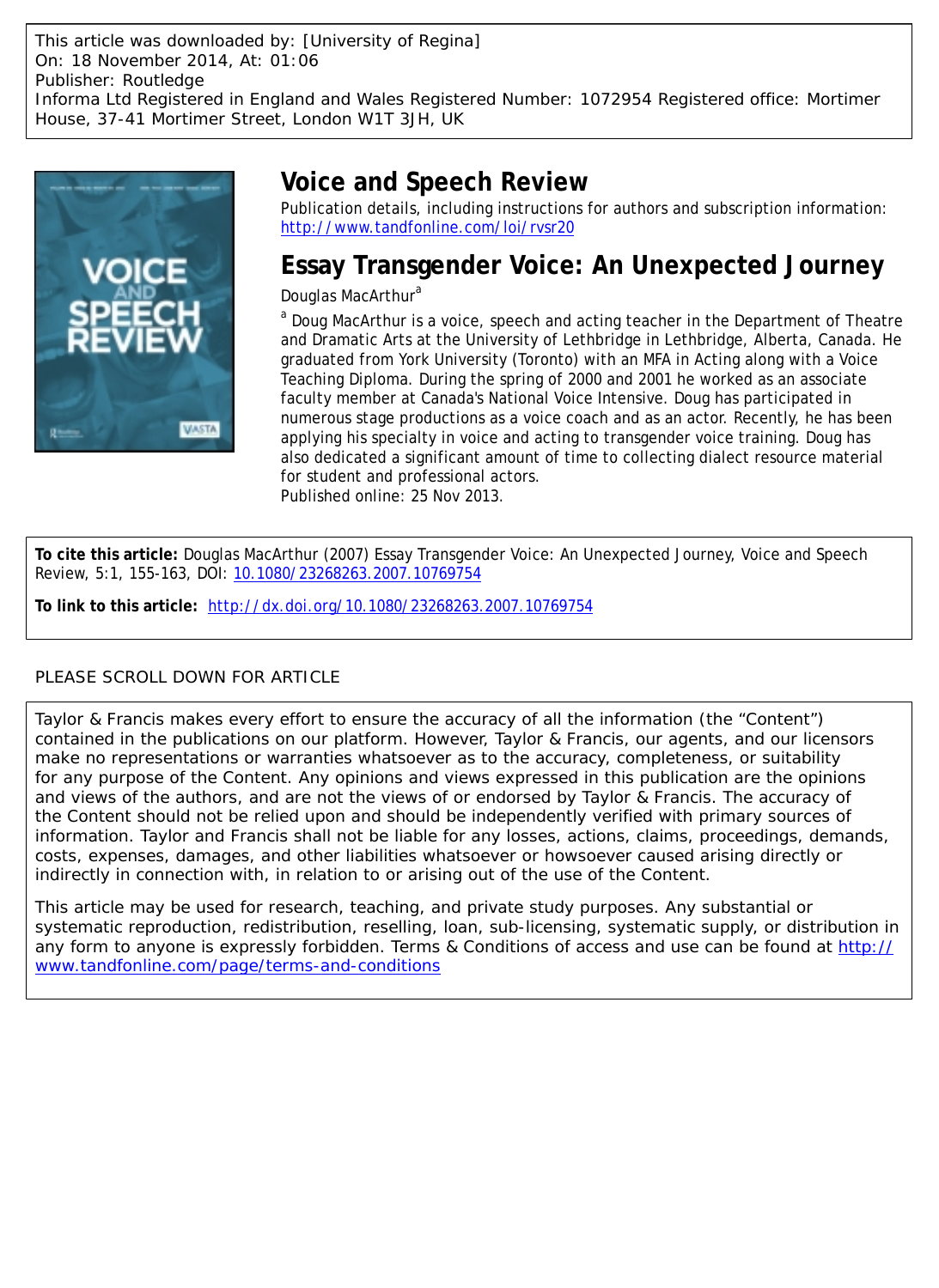

Doug MacArthur is a voice, speech and acting teacher in the Department ofTheatre and Dramatic Arts at the University of Lethbridge in Lethbridge, Alberta, Canada. He graduated from York University {Toronto) with an MFA in Acting along with a Voice Teaching Diploma. During the spring of 2000 and 2001 he worked as an associate faculty member at Canada's National Voice Intensive. Doug has participated in numerous stage productions as a voice coach and as an actor. Recently, he has been applying his specialty in voice and acting to transgender voice training. Doug has also dedicated a significant amount of time to collecting dialect resource material for student and professional actors.

### **Transgender Voice: An Unexpected Journey**

*As* voice teachers, we help students, actors and clients in all facets of life to fulfill their potential and desire as speakers and communicators in a variety of venues and for a wide variety of impelling reasons. We are sometimes confronted with clients that push the boundaries of our experience and invite us to work outside the traditional routine of theatre-style voice training. *As* a result, we are often given the extraordinary opportunity to witness the power of the human spirit as these clients struggle to reveal and release a voice within them that is unrestrained by circumstance, ideology, psychology or physical limitation. A voice they can call their own.

The following paper is a description of my experience training someone who faced and faces layers of difficulties not usually encountered in routine theatre-style voice work: a Male-to-Female (MtF) transsexual. Attention will be directed to issues surrounding voice feminization for the MtF transsexual by documenting my experiences training one MtF transsexual's voice. Throughout the paper references will be made to literature, as well as voice and performance techniques that influenced the direction of the voice training. Challenges arising from this experience are presented and discussed. Finally, the importance of the theatre voice trainer in clinical models of transgender voice therapy is suggested. Also, a call is made for theatre voice trainers to share their experience, expertise and research in transgender voice training with other voice trainers and clinicians.

#### **An Unexpected Client**

The journey I am about to relay to you took me by surprise. I did not leave graduate school intending to declare transgender voice training as an area of research for myself, nor did I expect to be presented with such a research opportunity in the heart of rural Canada. However, as it has already been pointed out, voice trainers have the fortunate opportunity to work with a wide variety of people, in and outside the performing arts.

In the fall of 2001 I was contacted by one of my voice students in an anonymous email message. In this email the student indicated they had a special voice issue they needed help with, but didn't know how to proceed or where to go for help. It was obvious from the anonymity of the message the stakes were high for this student. After a reassuring reply on my part the student revealed in a second email that he was an MtF transsexual in the very earliest stages of transition and that he needed help feminizing his voice.

After a significant number of email exchanges and my assurance that anonymity would be respected, the student revealed to me his identity. For the purposes of this paper we will refer to the student as John. We scheduled a preliminary meeting where we would discuss his situation in more depth as well as my role as a voice trainer. John presented himself in this meeting, as he had done in his email, as a man. The psychological dynamics a transsexual must work through are complex and demanding. However, John made no verbal or non-verbal presentations that caused me to question the authenticity of his gender identity dysphoria or led me to believe that he was not sufficiently prepared to participate in voice training. This was further supported with the revelation that he was receiving medical support from a psychiatrist and a family physician in Calgary, and that his family, although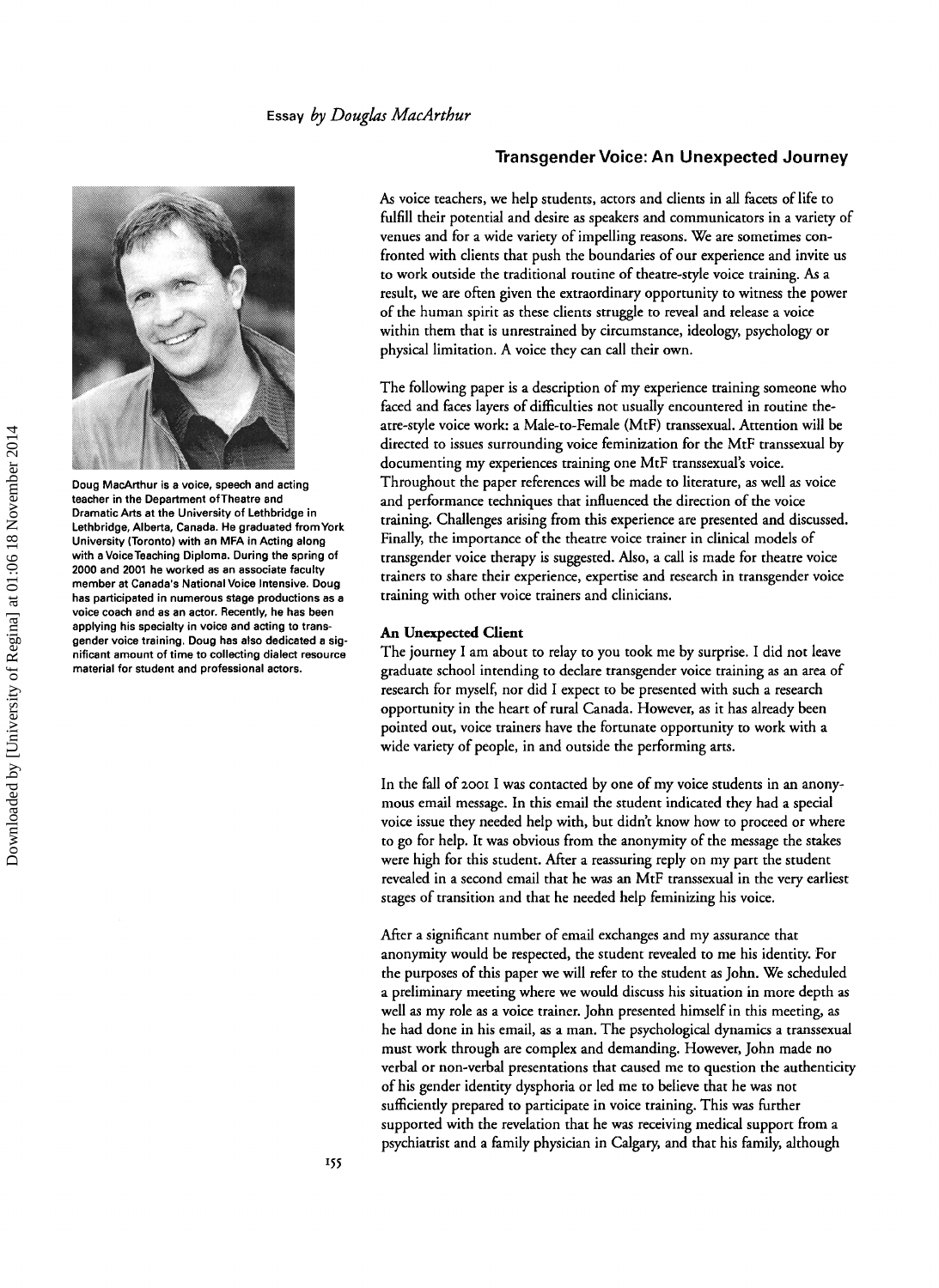troubled by his gender issues, were generally supportive of his move towards transition. *As* part of my own disclosure, I drew attention to the fact that I was a voice trainer and not a Speech and Language Pathologist (sLP). Also, that this was new territory for me as a voice trainer and there would come a point in the training process where I would become as much an investigator as a trainer. This was satisfactory to John and the training plans proceeded.

Initial Response and Important Preliminary Information

My initial response of course was to acquire preliminary information on transgendered persons, and in particular on an MtF transsexual. I quickly found that I had many questions regarding voice training for clients seeking to permanently feminize their voices. Where does the voice teacher begin? Can the process begin with the natural voice? What then is the natural voice? What role can the theatre voice trainer play in the complicated puzzle of creating the female identity?

While accumulating information I gathered a heightened appreciation of the importance of voice to the transgendered person. The transgendered person, and more specifically the MtF transsexual, must negotiate her way through complicated stages of transition in order to become the gender, and finally the person, she knows herself to be. One of those transition processes, or stages, is the development of a feminine voice. The voice is like a fingerprint in many ways. It is almost an "infallible form of identification" (Rodenburg 1992). There are endless numbers of testimonies from MtF transsexuals who feel their voice betrays them. Lynn Gold highlights one such testimony in a VASTA newsletter. "I feel I am a woman, but if I can only speak with a man's voice my whole identity is shattered" (Gold 1999, 10). In the stark reality of this statement we see how key the voice is in the MtF transsexual's gender identity journey. A transsexual is then highly motivated. Voice is often the final piece of the equation.

It is important to note that both John and I were living in a community quite some distance from a large urban centre, where support groups and helpful resources might normally be readily available to either a member of the transgender community or a professional voice specialist. In many ways we were both isolated.

On an initial assessment of John's voice and body, I found him to be soft-spoken and somewhat withdrawn. He had a minimal investment in sound production, frequently devoicing. He was quite call, but did not extend his spine to its full length and he collapsed in the sternum. *As* a result, he thrust his jaw forward and diminished the length of the back of his neck. His breath support was weakened and his vocal instrument had very little openness or freedom to it. Naturally, his inner

dilemma was evident in his body and voice. Up until recently, John always presented himself as male in all voice training sessions. In fact, he presented as a man in all public situations that I was aware of. He very rarely presented as a woman, other than in the privacy of his own residence. He made no request that I call him by his female name and for that reason I will continue co use his masculine identifier and the masculine pronoun as I describe these first stages of our professional relationship.

My email discussions and initial meeting with John revealed to me how very little I knew about the transsexual and transgender situation. One of my first tasks was to become much more familiar with the proper terminology, beginning with the terms transsexual and transgender.

It would be useful to define these terms at this juncture. A transsexual (TS) can be described as a person who has a deep long standing and irresistible longing to become a member of the opposite sex (Bailey 2003). The McF transsexual is an individual who is biologically male but identifies himself as a female, and may or may not seek sexual reassignment surgery (sRs). The MtF transsexual often has a profound sense of dysphoria. The term transgender (TG) is an umbrella term used co refer to those with various forms and degrees of cross gender practices including the transsexual (Meyerowitz 2002). John very rarely referred to himself using either term. He hoped that one day he would be a full and complete woman and that the prefix "trans" wasn't really necessary.

As I continued to seek a basic understanding of the TG/Ts situation and sub-culture, I became cognizant of the fact that the TG/Ts individual walks a complicated path on their quest for wholeness, a path that is confounded with a complex array of physical, psychological and psychosocial influences and obstacles. Discrimination, employment trouble, family issues, religious issues, medical complications, legal and civil issues are just a few of these (Adler, Hirsch and Mordaunt 2006). Aware that core voice work has its own psychodynamic to it, I knew that it was important I proceed with sensitivity and caution. With an undergraduate degree in psychology and 11 years experience working in that field, I felt I had sufficient understanding to recognize the need to refer to other professionals should the work surpass my area of expertise. I am glad to report that this was never required.

## Beginning with the Natural Voice

Patsy Rodenburg (1992) begins her book *The Right to Speak*  with the short but powerful statement, "Voice work is for everybody." Rodenburg, like many other voice teachers is concerned with training the speaking voice, with a specific interest in training actors. But as she clearly states in the opening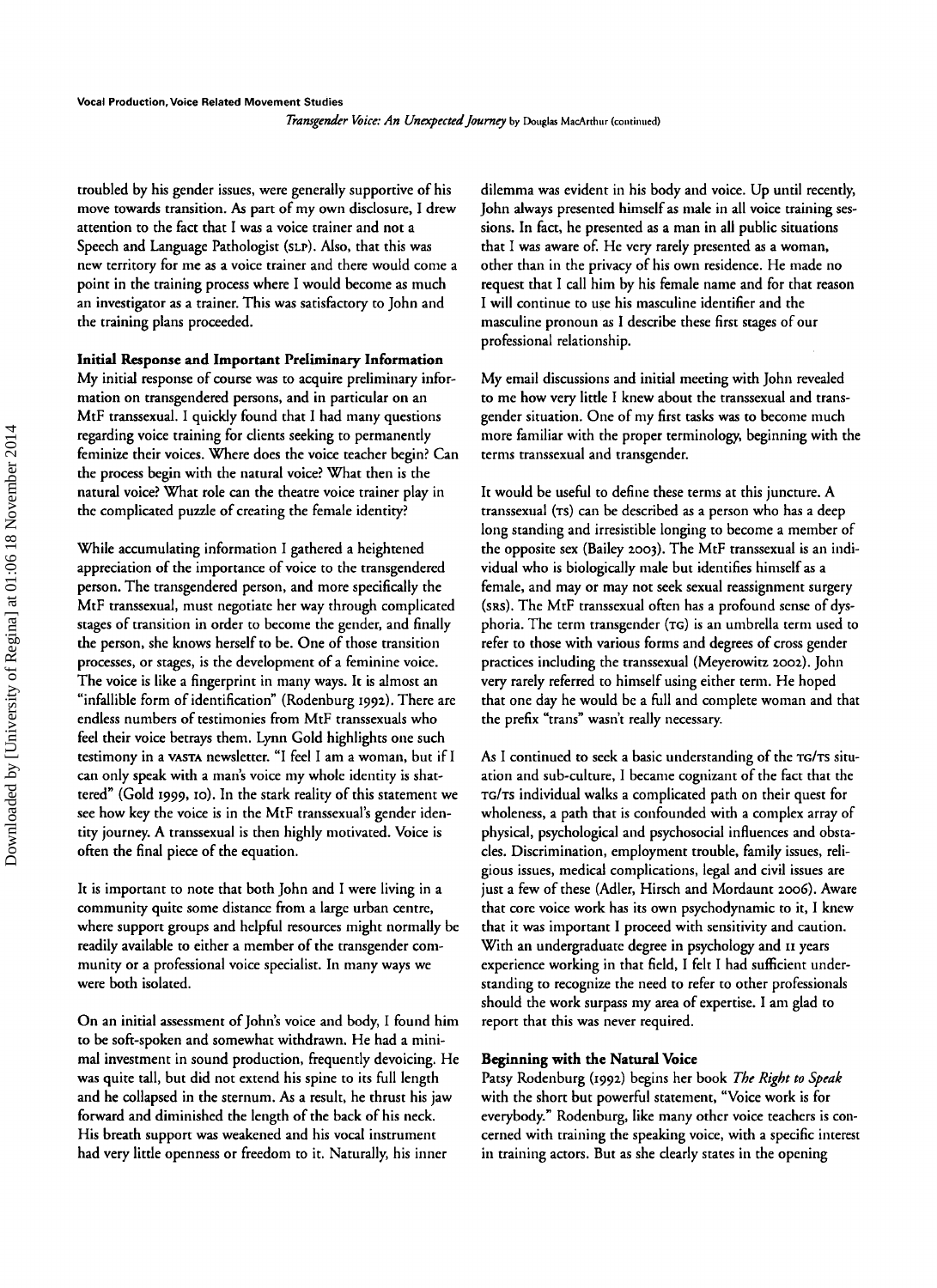sentence of her book, voice training is for everybody, not just actors. Rodenburg does not invite her readers to sound like Maggie Smith or James Earl Jones. In fact, she cautions her readers not to attempt to recreate the beautiful voice of someone else, but instead, to realize that, "every human voice has thrilling potential waiting to be discovered and unleashed. And [she does] mean *every* human voice" (Rodenburg 1992, 14).The process that voice teachers like Rodenburg invite students to embark on is one designed to uncover the natural sound of the individual human speaker. The natural sound, or what is often referred to as the natural voice, is the unrestricted and supported sound that is unique to every individual. It represents the vocal equipment each of us is born with and the potential we have to respond fully in a vocal manner to any given need for self-expression.

This concept of uncovering the natural voice of the speaker is a shared ideal for many preeminent voice teachers. Kristin Linklater, whose work I am most familiar with and practice myself, is one such teacher. Her landmark voice training text is simply titled *Freeing the Natural Voice*. Linklater makes a basic assumption that everyone possesses a voice capable of expressing a multitude of complex emotions and thoughts through a vocal range of two to four octaves but a combination of physical and psychological "tensions" impede the natural voice from its most expressive and unadulterated form (Linklater 1976). At first impression, a two to four octave range would be quite sufficient to handle higher feminine sounds.

Like Rodenburg, Linklater starts with the human vocal instrument and through her pedagogy helps the client reach a level of voice capacity, the natural voice, that already exists and then helps the client adapt to their vocal needs, actor or not. Voice training begins with the discovery and the development of the natural voice-"your own God-given voice" as Rodenburg (1992, 16) so aptly puts it.

My experiences and training as a voice trainer led me to believe that it was vital we begin John's training with the development and release of his natural voice. This of course raised the question what was John's natural voice? If the natural voice is what Rodenburg calls "our God given voice" how would that definition be described by, or to, a transsexual or transgendered person? Linklater (1976) suggests that freeing the voice results in freeing the person, and that each person is indivisibly mind and body. Would the investigation of the natural voice lead to or away from my client's desired sound? The decision to begin with traditional voice work would not have caused me concern if it were one of my male voice students seeking to prepare to play a female character in a play, but in the case of my client, I knew this suggested course of action

could be unsettling. Exploring the natural voice for this client meant he would have to reveal his maleness because the natural voice for him will fall somewhere in the male spectrum. This was incongruent with his gender destination as a female.

Despite the troublesome questions related to the natural voice and gender identity, it was vital that John develop awareness and proficiency of his vocal instrument, as well as develop healthy voice practices, especially if he was going to attain his desired voice target and maintain that voice on an ongoing basis. I presented this concept to John and he objectively responded with, "I hate the sound of my voice, but I know that I am going to have to put up with this voice for a while until I find my female voice, so it's okay." This was a most difficult response for John but an encouraging response for our training program.

Over the course of the next six months I led John through a voice training sequence based predominantly on the work of Kristin Linklater and David Smukler. Key elements of this sequence included physical awareness, breath awareness, breath support, connecting breath and impulse with sound, freeing the channel for sound, developing mid, facial and head resonance and an exploration with vocal range. Throughout all our investigations unnecessary physical tensions impeding the voice were identified and, where possible, released through a variety of physical /sound related exercises. The material we covered in our coaching sessions was much like the curriculum of an introductory voice course in an undergraduate acting program. We met for an hour and a half once every two weeks, on the average.

#### **The Training Proceeds**

During these first six months of work the client revealed some very deep, rich sounds that in any other situations would have been immediately celebrated. Since the client was biologically male, but his identity was female, there would be no celebration. It was just hard work for him to get where he needed to be. Gender became more than a word. I witnessed the angst.

The revelation of this new sound experience was a key indicator that John was investing himself in the full potential and use of his natural voice. From a trainer's point of view this observation meant that a proper vocal foundation was being laid. Future voice work could continue towards the feminine sound explorations. Up to this time I have been unable to find any study where the male vocal instrument was well developed as a planned precursor to the voice training for female gender identity to follow. Most studies I found focused on pitch and its importance in being perceived as female (Spencer 1988; Wolfe et al. 1990; Pausewang-Gelfer and Schofield 2000).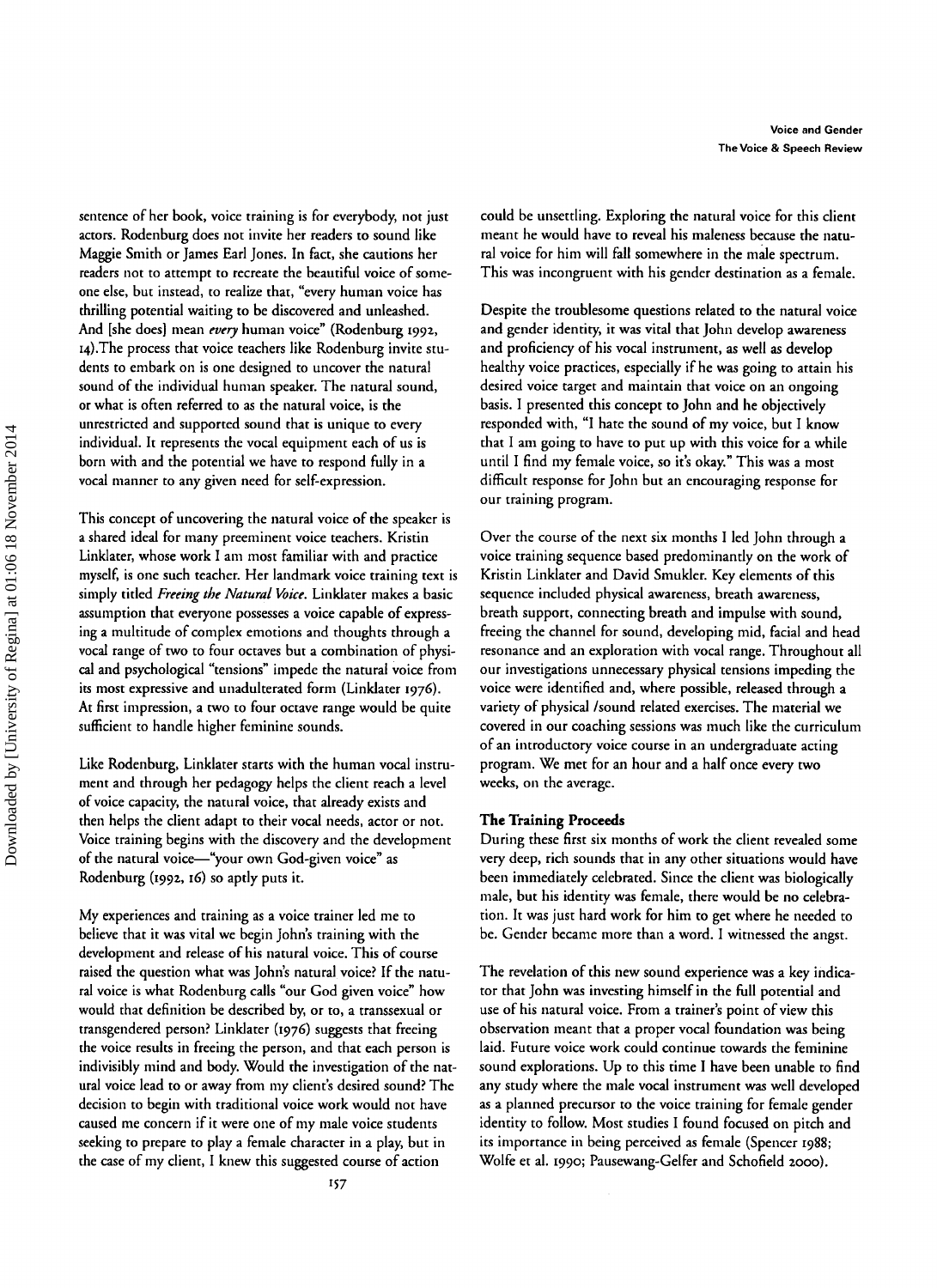It would be helpful to know the success rate approaching gender voice training by first developing the full range of the client's vocal instrument (i.e. natural voice) in MtF clients as opposed to moving directly to frequency alteration.

After laying down the fundamental building blocks of vocal technique the next step in our investigation was to look towards creating a feminine sound. What then are the characteristics of the feminine sound? The first and most apparent characteristic is pitch or frequency. Much of the research I found on voice feminization focused on frequency and its relationship to being perceived as feminine. Intuitively I knew there was much more to creating a feminine sound than just pitch and subsequent readings supported this (Gold 1999; Dacakis 2000; de Bruin, Coerts and Greven, 2000; Van Borsel, De Cuypere and Van den Berghe 2001) but increasing John's pitch seemed to fit well with the natural progression of our work to date.

The fundamental pitch of a woman is most often perceived as higher than a man's. These pitch values are usually represented in measures of frequency. This fundamental pitch is referred to as the speaking fundamental frequency  $(s f_0)$ , which generally means the habitual speaking frequency of an individual (Adler, Hirsch and Mordaunt 2006). Frequency ranges in males and females are about two octaves (65 Hz to 262 Hz for males and 128 Hz to 523 Hz for females) (Gold 1999). This indicates an overlap of about one octave. Spencer (1988) and Wolfe et al (1990) indicate that a speaking fundamental frequency of l56- 160Hz is the dividing line between male and female voices. An MtF transgendered person must reach this dividing line or beyond to be perceived as a female (Spencer 1988). Michelle Mordaunt refers to this interval as an area of genderambiguous pitch, but after a literature review she expands this interval to include fundamental frequencies as high as l85Hz. She cautions clinicians to set realistic goals in regards to pitch modification stating that a "natural sounding voice" will be more suitable than a high voice (Adler, Hirsch and Mordaunt 2006).

With an overlap of frequency values of about an octave between male and female voices, and a reasonably low dividing line, raising John's fundamental frequency seemed attainable. In voice training terms this meant expanding the accessible range of the client's voice, establishing a target speaking fundamental frequency, sustaining that target frequency in a healthy manner and finally introducing the articulation of vowel sounds, words and phrases within and around the target frequency. It was this course of action I took with John.

# **A Challenge for Both** of Us

During our early explorations of head resonance, placement

and pitch I thought John might be ready to explore words and/or phrases on some higher frequencies. We had just been creating some falsetto sounds on the vowel /i/ with good success so I introduced the idea of speaking in a falsetto by doing so myself with a short nonsense phrase. I knew this was not a voice we were striving to find. This was just an exploration with sound. As I began to create the falsetto sound myself he suddenly got self-conscious and mumbled out "I don't think we need to go there right now. I am not sure if I want to do that at this stage." He exhibited no particular angst about his decision to "not go there" right away. I determined to go ahead slowly and carefully without pressure. I expected and hoped the client would move to where he really desired to be as soon as he was ready.

By now I had some deepening insight into the difficult journey to "truth" in voice that the trangendered client must travel. There were many psychosocial considerations. For the most part he was alone in this journey to becoming a whole woman. Furthermore he was about to give voice to his deepest joy and perhaps his greatest fear.

This whole situation caused me to pause in the process. I began to have doubts about my place in all of this. Did we move too fast too soon? Was I prepared for these next steps in our journey? I wondered what I had to offer as a man to the process or at what point my effectiveness as a voice teacher might be limited by my male experience. On the other hand, if an individual came to me and asked for my help acquiring an Irish dialect I wouldn't hesitate on the basis that I wasn't Irish. Voice coaches are often asked to assist actors in the creation of character voices that are unfamiliar and push the boundaries of the human voice. However, John was not an actor in a play. I think that is what was most troubling for me. I realized this was real life for John and the stakes were high. Even still, I recognized that I had skills that were useful to his journey. John had invited me on this journey and I accepted the offer. I had a deep desire to assist him. It was important that I continue with him and support him as long as I could. Admittedly, a whole new experience of voice training had opened up to me, an experience that was causing me to reevaluate my perception of the natural voice and its relationship to gender. At this point I didn't feel like I had stepped outside the boundaries of my training or profession. My conclusion was that it was vital I carry on.

I later consulted with Sandy Hirsch, a Speech/Language Pathologist, voice clinician and co-author of the recently published text *Voice and Communication Therapy for the Transgender/Trannssexual Client: A Comprehensive Clinical Guide* (Plural Publishing 2006) about this event. She reminded me that John, although perceiving himself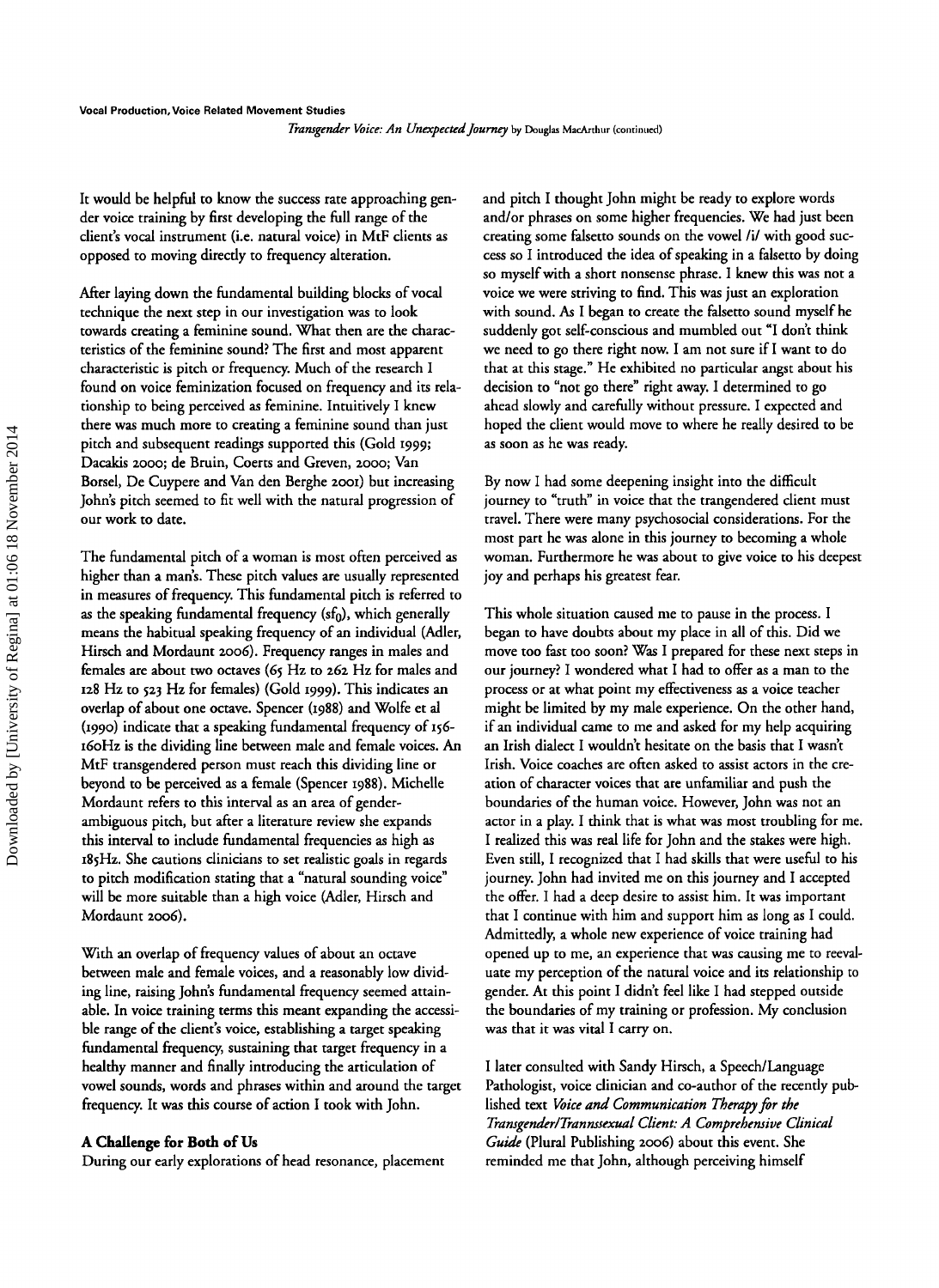identifying as a woman, has been experiencing life heretofore as a man. Even though there may be nothing more pressing for him than moving along in the transition, leaving his male experience behind can still be difficult and produce, among other manifestations, hesitancy.

We took a break from the regular training during the summer and met again several times over the course of the next school year. John had a heavy workload at school and was trying to work on the side to pay his rent. We met only once a month on average, sometimes more frequently and sometimes less. *As*  a result, we spent a lot of time revisiting the basic vocal work we had begun in the first six months of coaching. John began to make minor cosmetic changes to his appearance such as removing facial hair permanently from his face and chest through the process of electrolysis, nothing that affected his voice or the production of sound. It was during this time we began to work again on raising his fundamental pitch. There was no reservation on either of our parts as we revisited this work. Perhaps we were both more prepared for embarking on the next stage of our journey.

#### **Internet Resources**

About the time John and I resumed work on raising his fundamental frequency he indicated that he had discovered what seemed to be a reputable voice training program for MtF transsexuals. This was an Internet resource available in a video or DVD format. I had already begun collecting numerous resources as part of my investigations, so it seemed prudent of me to familiarize myself with as many voice training methods for transsexuals as possible, clinical or otherwise. However, I remained cautious given the source of the material, the Internet. John, whose lifeline in many ways was the Internet, was more optimistic about the program and anxious to see what it offered. Arrangements were made to purchase a copy of the DVD and additional materials.

John was first to receive the material, an instructional booklet, DVD and audio CD titled *Finding Your Female Wlice,* produced by Deep Stealth Productions, Inc. He gave me the instructional booklet and audio CD to review while he kept the DVD. By this point John had already read through the booklet and watched the DVD several times. After reading through the booklet and listening to the audio CD I remained cautious but curious about some of the concepts and approaches presented in the material. I knew John was already exploring these concepts and approaches in his own practice so I decided we should investigate them together in our voice sessions.

Some of the introductory material was informative giving the user practical information about vocal anatomy and hygiene as

Attempting to walk through the material as if we were beginners, investing ourselves as objectively as possible in each new exercise, was challenging to say the least. I guess what concerned me the most was the emphasis in the exercises on moving from a pinched sound to a breathy sound as a way of discovering proper placement and resonance for a feminine voice. An endless number of exercises involving constricting pharyngeal and laryngeal muscles to create a "pinched voice" and then moderately releasing that tension into a breathy sound were outlined. The instructor on the DVD, Andrea James, pointed out that the optimal feminine sound lay between the pinched sound and the breathy sound. After spending two or three sessions exploring these exercises I suggested we discontinue the use of the material. I was very concerned that prolonged participation in these exercises would lead to the use of unnecessary laryngeal tension during speech. John's voice would soon be pushing the boundaries of his range. In order to maintain his vocal health over a long period of time (a lifetime) his larynx needed to be free of as much tension as possible during feminine speech. I could understand where the instructor was headed in regards to resonance and tone, but I was aware of other vocal exercises that could be used to reach the same results with less risk to the voice. My concerns were confirmed as I shared them with a Speech and Language Pathologist.

There are several voice training systems available online designed to assist the transgender community with vocal transition. These systems are disseminated by well meaning people seeking to serve a community that receives only minimal support at the best of times. For many transgender persons these voice training systems represent their only resource to make the necessary changes to their voices. However, it is important to recognize that individuals that have been successful with their own vocal transition, but don't necessarily have the credentials or training required to be trainers or clinicians, design many of these programs. Anyone using these programs should be encouraged to follow up with a professional voice clinician or voice trainer.

## **Back on Track**

After a short side-track with the Internet we returned to the work we had resumed earlier. Exploring pitch could not take place effectively without exploring resonance and placement. Prior to this type of investigation with John, I had spent three days with Richard Armstrong at the International Voice Intensive at the Banff Centre, Canada. Two key focal points of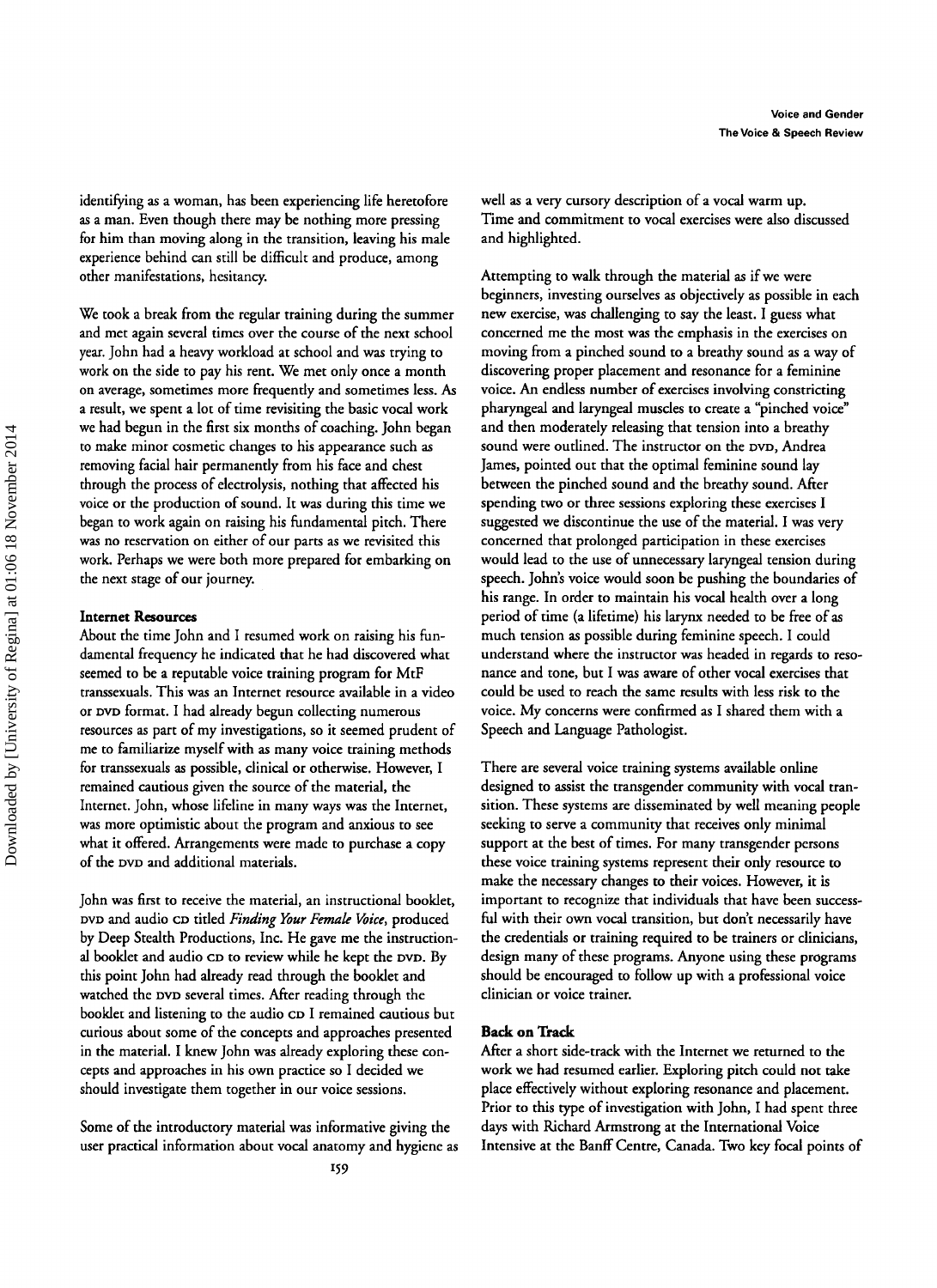*Transgender \i&ice: An Unexpected journey* by Douglas MacArthur (continued)

our three-day intensive were range and resonance. Armstrong led us through an array of vocal explorations that seemed to extend the possibilities for range in the human voice. His work is often referred to as "extended voice," but in Armstrong's opinion, "a multi-octave expression is in fact the normal healthy range of the human being" (Armstrong 2004, under "the voice is the muscle of the soul"). Armstrong demonstrated this with all the participants of the workshop. In each exploration we discovered the potential to experience and create pitch in a variety of resonating regions in the body: head, neck and upper chest, rib case and lower torso. Using a variety of character images that Armstrong insisted we embody as we created sound, a clear sensation of each resonating area was established-always on the same pitch. After a clear sense of placement and sensation was established Armstrong began to explore range within each region through a variety of individual and group exercises. Singing-type explorations were frequently employed. The end results were outstanding to observe. All participants experienced an unexpected growth in the range of their voices. From my own perspective, I was able to release sound in a free and open manner unlike any notes, higher or lower, that I had sounded in the past. There was no doubt this experience would have profound influence on my work with John in the area of resonance and range.

After incorporating this introductory work of Richard Armstrong's into my own practice and teaching, I felt ready to introduce John to some of the explorations (I had been introduced to Armstrong's work in several workshops and voice intensives prior to working with him directly). Of course, at this stage in the journey there was no need to explore lower regions of resonance or lower pitches. Generally speaking, higher vocal sounds are experienced in the face and head and lower vocal sounds are experienced in the chest. Literature indicates increasing and maintaining head resonance and reducing chest resonance is important to feminization of the voice (Gold 1999; de Bruin, Coerts and Greven 2000; Adler, Hirsch and Mordaunt 2006). Richard Armstrong's work became invaluable in helping John identify and maintain a generally head/face centred voice.

Other exercises and explorations employed to establish face and head resonance, increase the range of his voice and establish an increased  $sf_0$  included simple singing exercises, chanting phrases and slowly raising the pitch on each repetition of a phrase and focus exercises emphasizing the continuant /m/. I followed my original plan of working with sound, then using words and short phrases and eventually lengthening phrases into larger thought groups in conversation.

The measuring equipment we had to use did not include the high-tech frequency measuring tools used to determine  $sf_0$ 

values and other measurements in referenced scientific studies. I simply employed a piano and a sense of pitch. Using this scientifically crude method of evaluation I determined John's  $sf_0$  to be approximately 110 Hz. After a period of approximately ten voice coaching sessions, John's  $sf_0$  was increased to 185 -196 Hz. A proper assessment has yet to be conducted to determine our accuracy. However, the client's ability to converse for increasing lengths of time during the hour-long sessions continued to improve.

A considerable amount of time was spent developing the client's ability to place and sustain a targeted  $sf_0$  and head resonance during speech. Frequently the client's sound had a nasal quality to it, which diminished the authenticity of the sound. Placing the sound in the head without a dominant nasal sound was a difficult challenge to overcome. Many sessions were spent on reducing the nasal quality, with reasonable success. Strangely enough, an in-depth exploration of nasality with the /m/ sound was very useful in reducing the nasality. By having a clearer sense of hyper-nasality in the continuant consonant /m/, John was able to better identify sounds that were not hyper-nasal. Constant encouragement to allow the sound to move through his full mask (head and mouth) proved especially useful. Whispering phrases before voicing them was also productive. But the problem was not completely resolved. This was one of several stumbling blocks we encountered at this stage of our journey. Not only was it difficult to avoid a predominantly nasal sound to the voice, it also became difficult for the client to maintain the new sfo. His voice in my opinion sounded affected and not at all natural.

## **Beyond Pitch and Resonance**

Up until this point most of our work had been dedicated to pitch and resonance, but I knew all along that an increase in the speaking fundamental frequency of a voice alone would not ensure a feminine sounding voice. A study by Spencer (1988) with eight MtF transsexual subjects, all with an  $sf_0$ above 160 Hz, had only four subjects recognized as female and three of these were judged low on a femininity scale. Obviously there are other characteristics that need to be considered. My continued investigations had determined that fundamental frequency and resonance focus are only two of many gender related markers that could affect the male-to-female transsexual passing as a woman. Lynn Gold indicates ten markers that should be considered. These include: raising fundamental frequency; higher functional intonation range and pitch variability; more expression with a variety of pitch, stress and duration patterns; occasional breathy phrases and breathier voice; tag questions for consensus; use of modals such as can, will, trust, may; light but precise articulation; wider range of qualifiers e.g. such a little, quite cute; compound polite requests e.g. "Would you-please?" (Gold 1999, 13-14)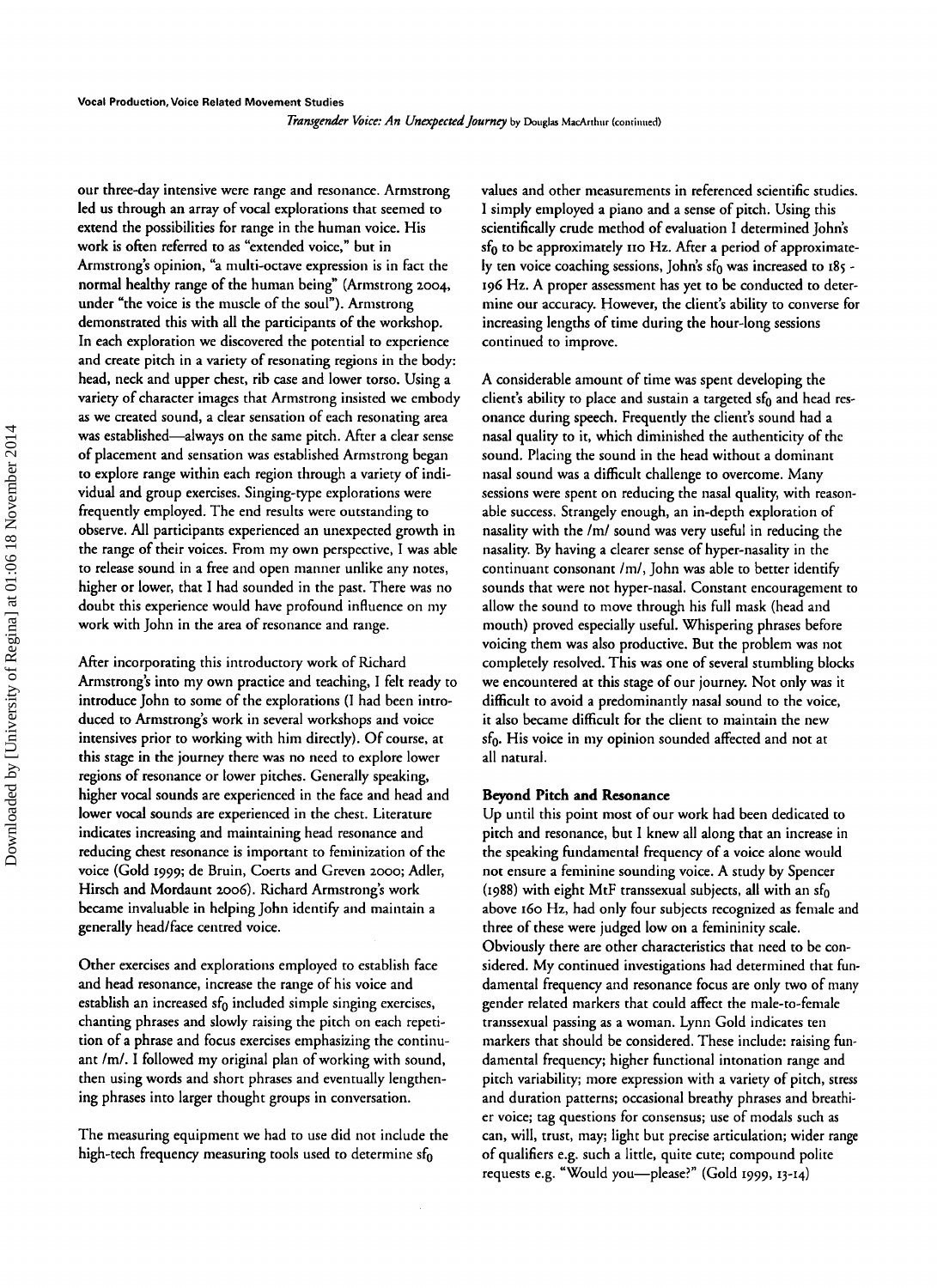Gold also identifies several nonverbal markers that need to be considered such as maintaining eye contact, increased use of hand, arm and body gestures and spatial proximity to other speakers. Gold, of course, warns that stereotypical use of nonverbal gestures will result in a reduced perception by others as an authentic woman. Several recent publications support most of, if not all of Gold's observations in regards to verbal and nonverbal markers. These include *Changing Speech* by Shelagh Davies and Joshua Mira Goldberg, a resource paper prepared for the Trans Care Project in British Columbia, Canada and *\.fJice and Communication Therapy for the Transgender/Transsexual Client: A Comprehensive Clinical Guide*  by Richard Adler, Sandy Hirsch and Michelle Mordaunt. Unfortunately, these publications weren't available at this juncture of my work with John, but each publication supports the understanding that creating a feminine voice has a broad group of influences outside of pitch and resonance.

## **The Actor Client Connection**

As a voice teacher dealing primarily with actors, and being an actor myself, it was impossible for me not to think of the actor's work in relationship to gender transition and specifically the vocal transition. Gold (1999) suggests that feminization of a voice can be enhanced significantly by three major factors, one of which is talent or experience in the performing arts. I believe this to be true partly because the performing artist, and stage actor specifically, recognizes the interplay between the body and voice and invests a good amount of time and effort exploring this interplay. As voice teachers in the theatre we are constantly emphasizing the relationship between the body and the voice. Many voice training systems combine physical movement with sound production in order to free a restricted voice, develop awareness of vocal processes within the body or for the creation of character voices. Theatre voice trainers witness, almost on a daily basis, the significant change that occurs in the voice of an actor when he or she commits to the physical body of a character. The detail work an actor must participate in when building character is very similar to the work a transgender person must participate in. I am highly sensitive to the fact char the transgender person is not creating a temporary role and that the art of creating persona for the TG/TS person has high stakes attached to the process and is often complicated by a number of significant physical, psychological and psychosocial influences most actors will never have to consider when creating a role. However, my experience and sensibility as an actor and theatre trainer caused me to nudge John into the next and most vital stage of our journey.

During one of our more challenging, but productive sessions, I shared my observation that our voice work, although

successful so far, was now being limited by his masculine personae during our voice sessions. I suggested, that when he was ready, he should consider embodying his feminine personae during our voice sessions. He agreed with my observation and said he would consider my suggestion.

John was still presenting as a male in public situations. I realized this next step for him was huge and needed to take place only when he felt ready. My experience with John thus far was chat he did things at his own pace, with thought and always with full commitment. I left him to consider my suggestion and didn't bring it up again. We continued with our work, meeting when we could, sometimes with less regularity than we had in the past.

Within about three months John informed me that he had started taking hormones and had set a date to live fulltime as a woman. Of course, he had consulted with his psychiatrist and family physician about this change. (In Canada, a transsexual person wanting to be considered for Sexual Reassignment Surgery must first live fulltime as their desired gender for one year.) He had already mer with his manager at work and explained his situation and plans for transition. His manager was supportive and plans were put in place for John to begin this transition at work. Naturally both John and I felt an urgency to continue with our work and meet on a more regular basis.

My opinion was that vocally John was ready for this next step. He had made incredible gains with the development of a feminine voice. It wasn't perfect by any means and still needed work, but I felt that it was ready for this next step in transition. There were still many feminine markers we hadn't yet covered or even considered. I sensed that a few of these markers would rake care of themselves as the transition unfolded. The other markers we would have to address after he went fullrime.

As part of our final preparation for John's transition we began to look at inflection and the feminine voice. Mordaunt (2006) points out that studies suggest woman tend to have more inflection and pitch variation than men during speech. I thought it might be useful to listen to and imitate a woman's voice as a way of incorporating more natural feminine inflection into John's voice. It is not uncommon for actors preparing a dialect role to listen to samples of native speakers of a dialect and then imitate the subjects as a way of learning the proper inflection and cadence associated with the dialect. Dialecrician Gillian Lane-Plescia frequently encourages her subscribers to imitate the tune of select phrases she offers in her dialect samples, insisting chat by doing chis the tune or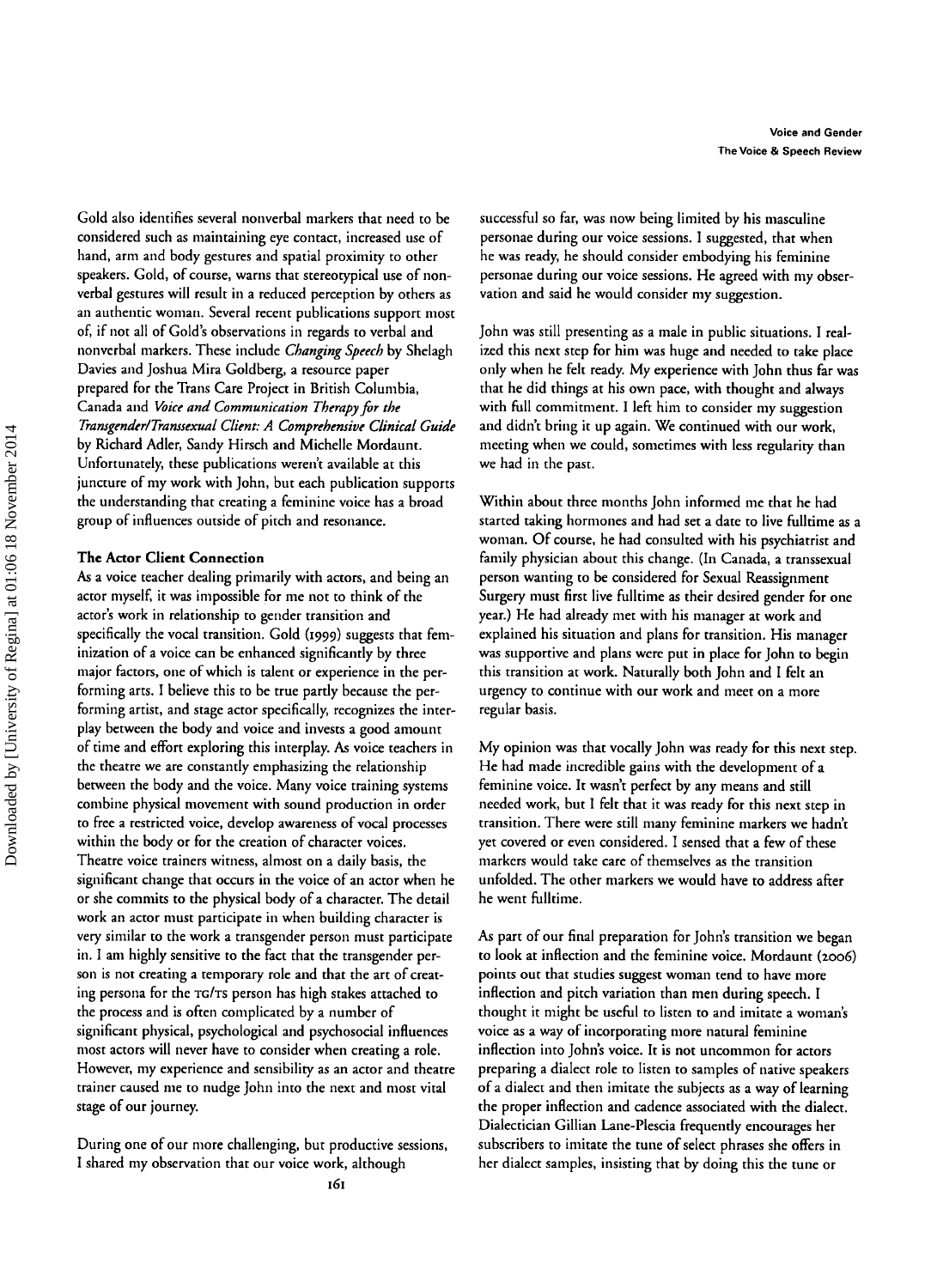cadence of the dialect will naturally become part of the dialect during speech (Lane-Plescia 2002). I thought this concept might transfer well to our work with the feminine voice.

It was important that we choose a subject that modeled a voice that suited John's sensibility and vocal range. John suggested we consider using his roommate Mary (her name for this purpose) as a vocal model. They shared a lot of similarities and interests, and more important her  $sf_0$  seemed close enough to John's feminine voice that he could imitate her vocal range in speech without roo much challenge. John spoke with Mary and she agreed to help. Plans were made to record her during a natural conversation.

After recording about 40 minutes of conversation with Mary we then extracted short phrases for practice. John spent a considerable amount of time on his own repeating and imitating these phrases. I supplied John with a copy of the conversation in co format so that he could also practice any sections of the recording that interested him. Two voice sessions were dedicated to listening and imitating specific phrases from the recording.

Only minor changes in John's speech were observed such as a slight raising at the ends of declarative phrases. It is important to note that John had only been practicing with the recording for a few weeks at this point. More significant, John was still presenting as a man in our sessions and when our work was completed at the end of a session he would resume use of his masculine voice. I was curious to discover what affect studying with a voice model might reveal after he had gone fulltime as a woman. Could there be more assimilation taking place than was being expressed at this time?

I met with John for the last time a few days before his transition date. Everything was set. He had a written an informational letter for his colleagues at work, which was to be distributed and read out at a Friday afternoon staff meeting. John would not be present at this meeting. His manager would answer any questions colleagues might have and facilitate discussions as needed. The following Monday, Sandy (John's female personae) would arrive at work. John was also planning to meet with his family over the weekend and introduce them to Sandy. His family had been well informed about his transition date and anticipated his arrival that weekend.

#### **Transition**

Despite all the work we had done and the accomplishments John had made with feminizing his voice, I was still very nervous about this next step. I was as much nervous for John as I was thrilled for him. We had been working together for

several years by this point and all my attention had been on preparing John's voice for transition almost forgetting that a transition day would and should actually arrive. My goal had always been to assist John with vocal transition, but the true goal was really larger than that. It involved an entire personvoice, body, mind and spirit. Like the actor, John was indivisibly all these things. The goal had always been bigger than just feminizing a voice. It was to help someone find wholeness.

On November 25, 2005 John was transformed into Sandy. Unfortunately, I was unable to meet with Sandy for quite some time after her transition date. I was directing a play for a local theatre company and we were in our last week of rehearsals before technical rehearsals began (an all consuming time in a theatrical production). In actual fact I didn't speak or see Sandy for several weeks after her transition date.

My first contact with Sandy was a call on my cell phone. I wasn't expecting to hear from Sandy by phone as most all our communications were through email. Any phone conversations I'd had with Sandy in the past were always brief. She didn't ever seem to have much to say while on the phone. I was completely taken by surprise when she called. In fact, I didn't even recognize her at first. It took me several moments to connect the name with the voice. She sounded very convincing and naturally feminine on the phone. And she was very talkative, which I found surprising and fascinating.

A week or so after this phone call I met with Sandy for the first time in a voice session. By this point she had been living as a woman for over a month. The voice elements we worked so hard on such as speaking fundamental frequency and resonance were being well maintained. I did observe further inclusion of feminine inflection in her speech and a lighter and more precise articulation pattern as well. Of course, there was more work to do in these areas, but a solid foundation had clearly been laid, and as I suspected, fully embodying the feminine personae made a significant difference in her voice.

Sandy and I continued to meet on a semi-regular basis for general vocal maintenance and to address vocal issues that arose from living fulltime as a woman. Issues surrounding volume, laughing, coughing and crying were predominant. There is still other work that needs ro done in regards to the development of her voice. Feminine verbal markers outside of speaking fundamental frequency, resonance and intonation need to be addressed. (Although intonation does need further investigation.) Non-verbal markers that affect feminine perception also need attention. A vocal maintenance program should be established so Sandy can maintain the vocal characteristics she has already mastered.